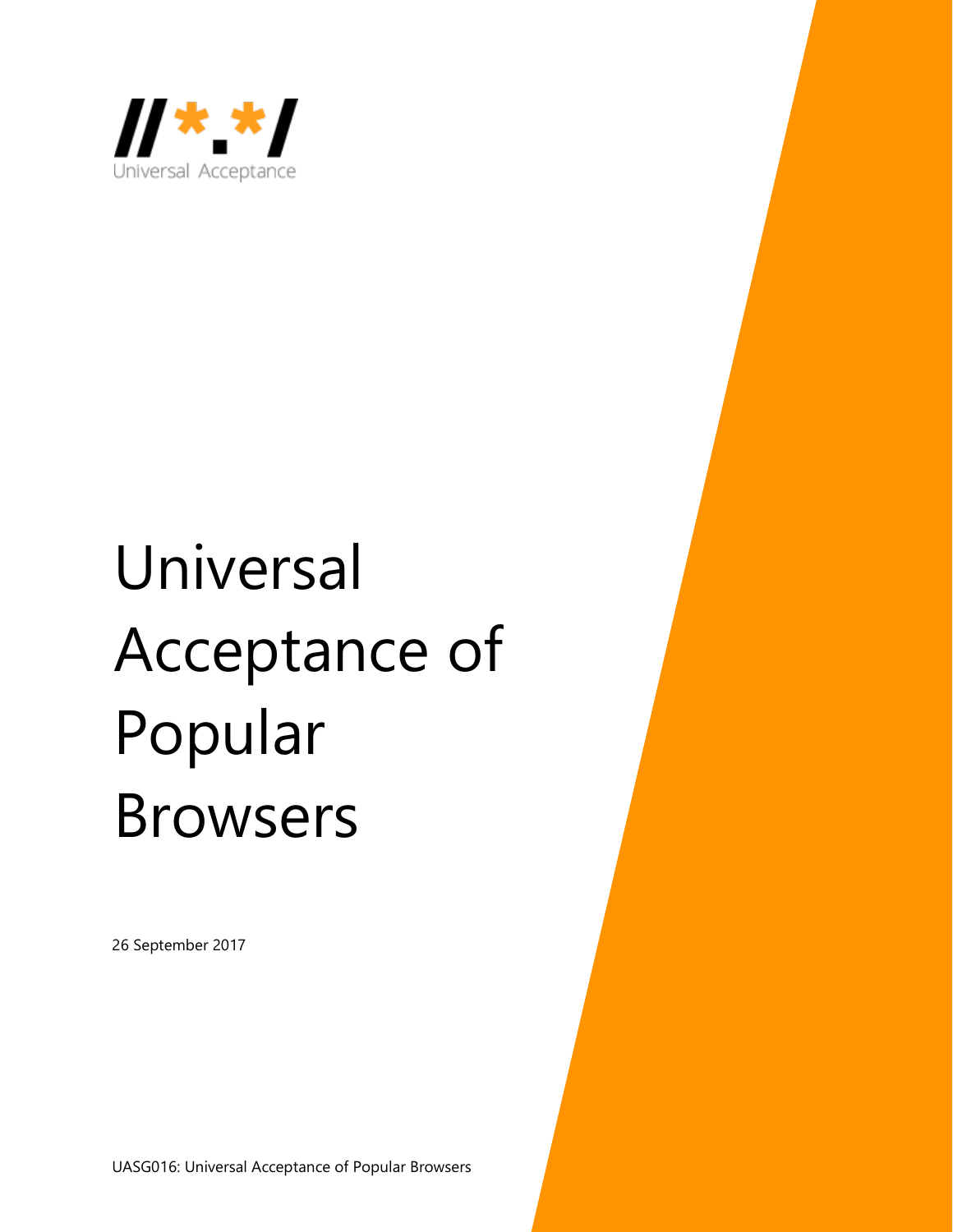# $\frac{1}{2}$   $\frac{1}{2}$   $\frac{1}{2}$   $\frac{1}{2}$   $\frac{1}{2}$   $\frac{1}{2}$   $\frac{1}{2}$   $\frac{1}{2}$   $\frac{1}{2}$   $\frac{1}{2}$   $\frac{1}{2}$   $\frac{1}{2}$   $\frac{1}{2}$   $\frac{1}{2}$   $\frac{1}{2}$   $\frac{1}{2}$   $\frac{1}{2}$   $\frac{1}{2}$   $\frac{1}{2}$   $\frac{1}{2}$   $\frac{1}{2}$   $\frac{1}{2}$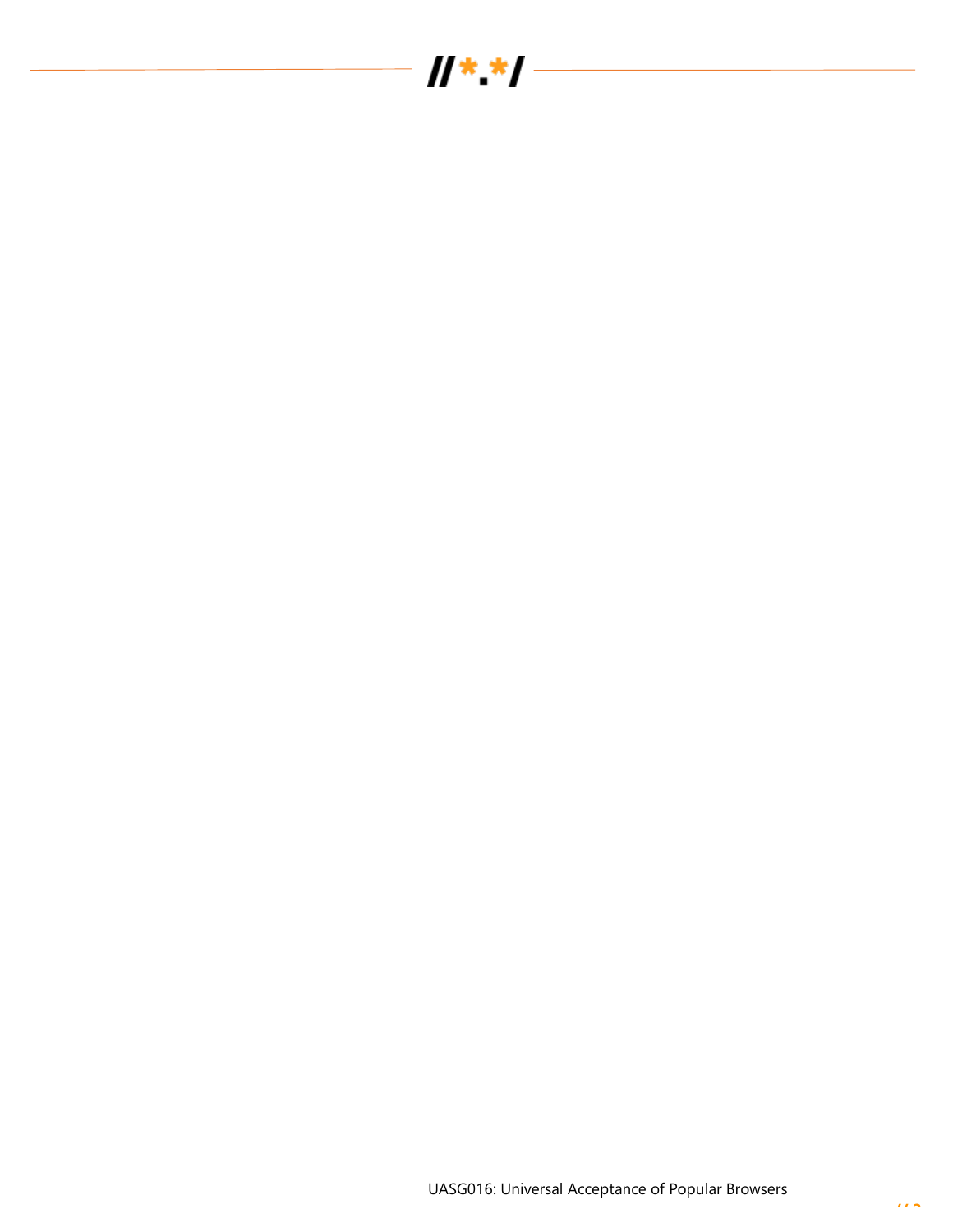# $|| * * |$

# TABLE OF CONTENTS

**[Executive Summary](#page-2-0)**

**[Results Overview](#page-4-0)**

#### **[Specific Results](#page-5-0)**

[Desktop platforms](#page-5-1)

[Observations](#page-6-0)

[Mobile platforms](#page-7-0)

[Observations](#page-8-0)

#### **[Browser Results](#page-8-1)**

[Chrome](#page-8-2)

[Desktop and mobile platforms](#page-8-3)

[HTTPS Handling](#page-8-4)

[Firefox](#page-8-5)

[Desktop platforms](#page-8-6)

[Mobile platforms](#page-8-7)

- [Android](#page-8-8)
- [iOS](#page-8-9)

[Opera](#page-9-0)

[Desktop platforms](#page-9-1)

[Mobile platforms](#page-9-2)

- [Android](#page-9-3)
- [iOS](#page-9-4)
- **■** [HTTPS Handling](#page-9-5)

[Safari](#page-9-6)

[Desktop and mobile platforms](#page-9-7)

**■** [HTTPS Handling](#page-9-8)

[Edge](#page-10-0)

[Desktop platform only](#page-10-1)

[Internet Explorer](#page-10-2)

[Desktop platform only](#page-10-3)

[Samsung Browser](#page-10-4)

[Mobile platform only](#page-10-5)

[Vivaldi](#page-10-6)

<span id="page-2-0"></span>[Desktop platform only](#page-10-7)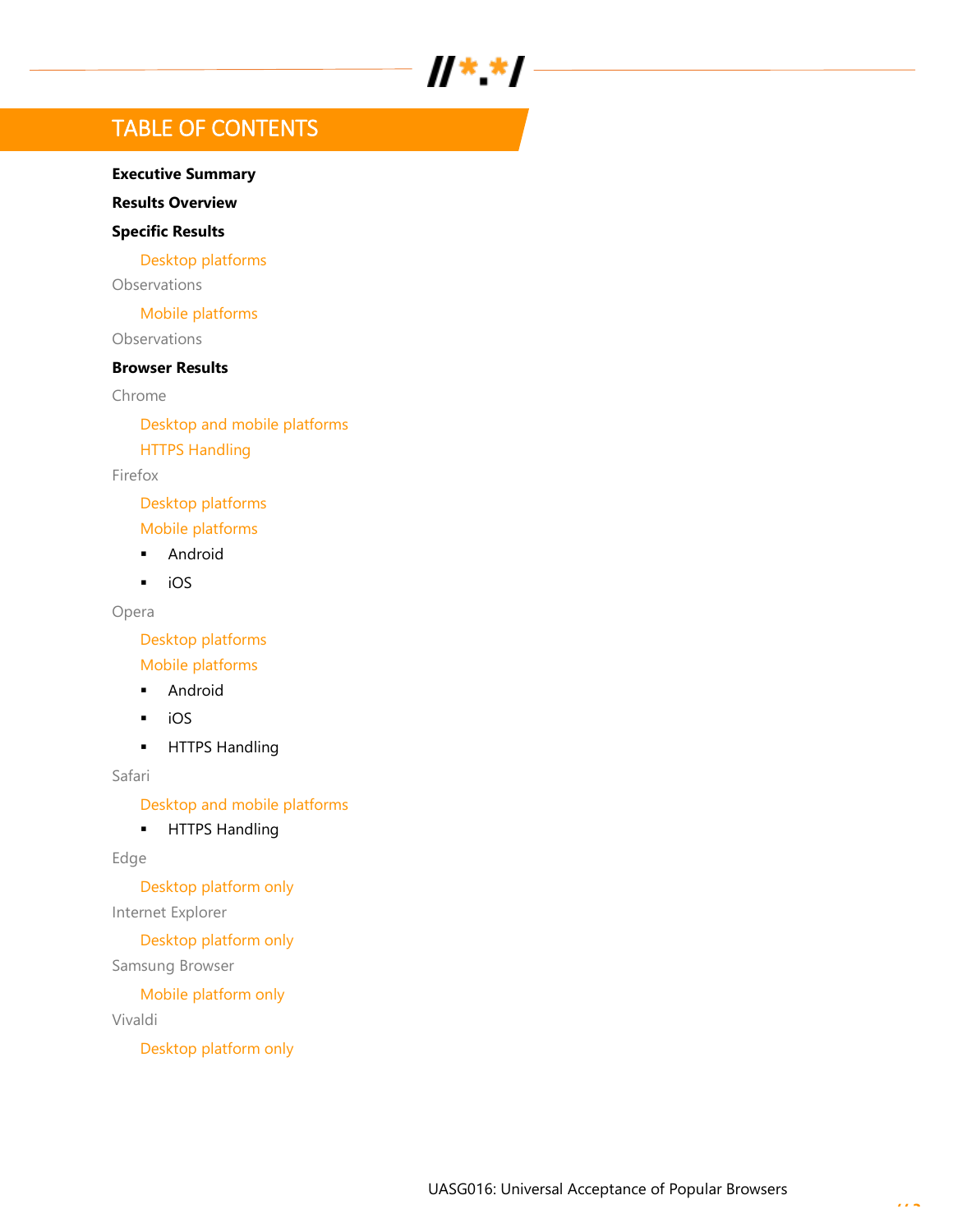

#### $\mathbf{N}$ **Executive Summary**

Universal Acceptance (UA) helps create a more inclusive Internet as it ensures that all domain names and email addresses can be used by all Internet-enabled applications, devices and systems. The top-level domains (TLDs) in the Domain Name System (DNS) expanded dramatically in 2010, which now includes more than 1,500 TLDs. Many of those domains are longer than the legacy two or three-character domain name (e.g. .com, .edu and .org) or are in non-Latin-based scripts (such as Chinese, Arabic or Cyrillic).

UA addresses an issue that prevents some Internet users from successfully interacting online. The problem can arise when applications reject or don't treat all parts of the domain name correctly, which can occur if those domain names are longer than three characters (e.g. .photography) or in different languages (e.g., .рф for "Russia Federation"). While UA issues are not new, developers frequently make over-simplified assumptions when processing domain names, which are based on Internet conventions from decades ago and are specific to two or three-letter domains. UA is essential for the continued expansion of the Internet and provides a gateway to the next billion Internet users.

The Universal Acceptance Steering Group (UASG), an Internet community initiative that was founded in February 2015 and tasked with undertaking activities that will effectively promote the Universal Acceptance of all valid domain names and email addresses, commissioned a report on the UA-readiness of popular browsers.

Results showed that of the major browsers tested, only one – Internet Explorer – was in full compliance with UASG guidance. Four others performed well but had minor issues. Mobile platforms fared worse which should be an area of focus for organizations seeking to become UA-ready. Much of the developing world accesses the Internet primarily through mobile devices.

The report demonstrates that there is still work to be done by even the major browser developers. The goal of the report is to educate the Internet community on the state of Universal Acceptance, and spotlight specific areas where companies can make improvements to become UA-ready.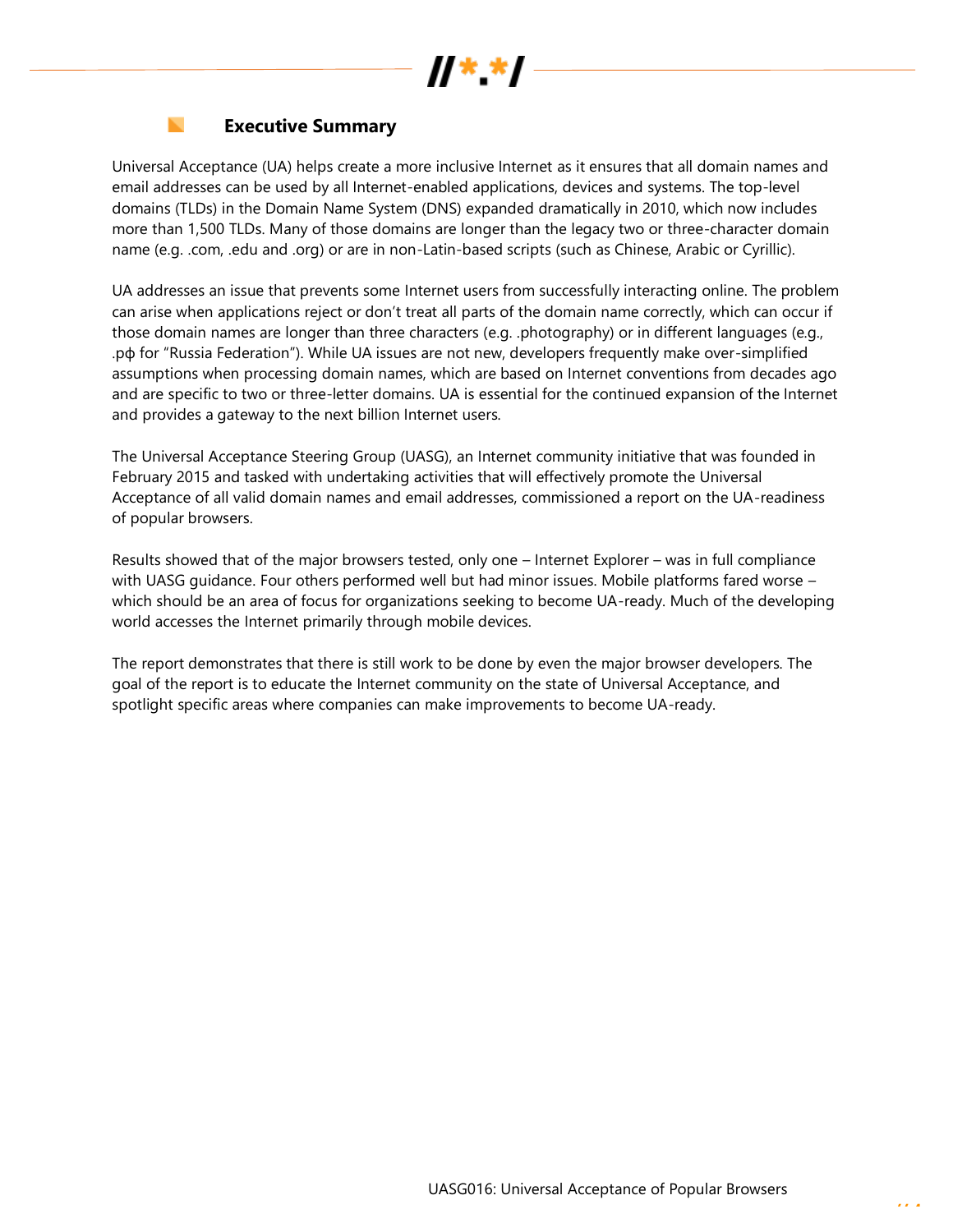

#### <span id="page-4-0"></span> $\mathbf{r}$ **Results Overview**

This document contains an overview of the results of the UASG browser evaluation that was performed in Q2 of 2017. The testing was based on the limited use cases in UASG004 and takes the stance that all the URL's listed there should resolve to valid websites in all browsers and display the URL and Title as an end user might expect on all platforms using just the default settings (no special language settings). This may be viewed as an oversimplified evaluation but provides insight into the typical user experience.

After performing individual tests of 17 URLs in eight browsers on six different operating systems (four desktop, two mobile), only Internet Explorer on desktop performed completely as expected – meaning the expected webpage loaded and was displayed properly.

Most browsers running on a desktop platform (Windows 10, macOS 10.12, Ubuntu 17.04) performed very well, Vivaldi being the exception of those tested. Of the others, Chrome, Opera, Safari and Edge failed to correctly render mixed RTL1.ASCII URLs in the tab title bar. Neither Firefox or Safari handle the open dot " 。" as a label delimiter, which is recommended by UASG (see [UASG004,](https://uasg.tech/wp-content/uploads/2017/05/UASG004-Use-Cases-for-UA-Readiness-Evaluation-2017-04-17.pdf) also Appendix A). This leads to search results being displayed, instead of the browser loading the expected webpage.

The results were more varied on the two mobile platforms tested (iOS 10.3 and Android 7.0). Firefox and Opera had very poor results because the location bar displayed URLs in Punycode instead of in Unicode in almost all cases (Firefox on Android renders URLs with no path component in Unicode, see Table 2). There were no obvious settings in either browser to change this behavior. Additionally, all the browsers tested had at least one of the minor issues encountered during the desktop testing.

It is also noted that in several test cases where a site is secured with HTTPS but the certificate name is displayed only in Punycode. While the certificate is associated with the Punycode domain name, we think users should reasonably expect to see the name in its expected script.

**The testing criteria are described in detail here:** UASG Browser Evaluation Criteria

*The test results are provided in detail here:* [UASG Browser Evaluation Results Details](https://docs.google.com/spreadsheets/d/1amwLhjSKcB18bONIC6aC47PNVjeb26eS09bqTTWvK10)

l

<sup>&</sup>lt;sup>1</sup> RTL-Right to Left (Arabic, Hebrew)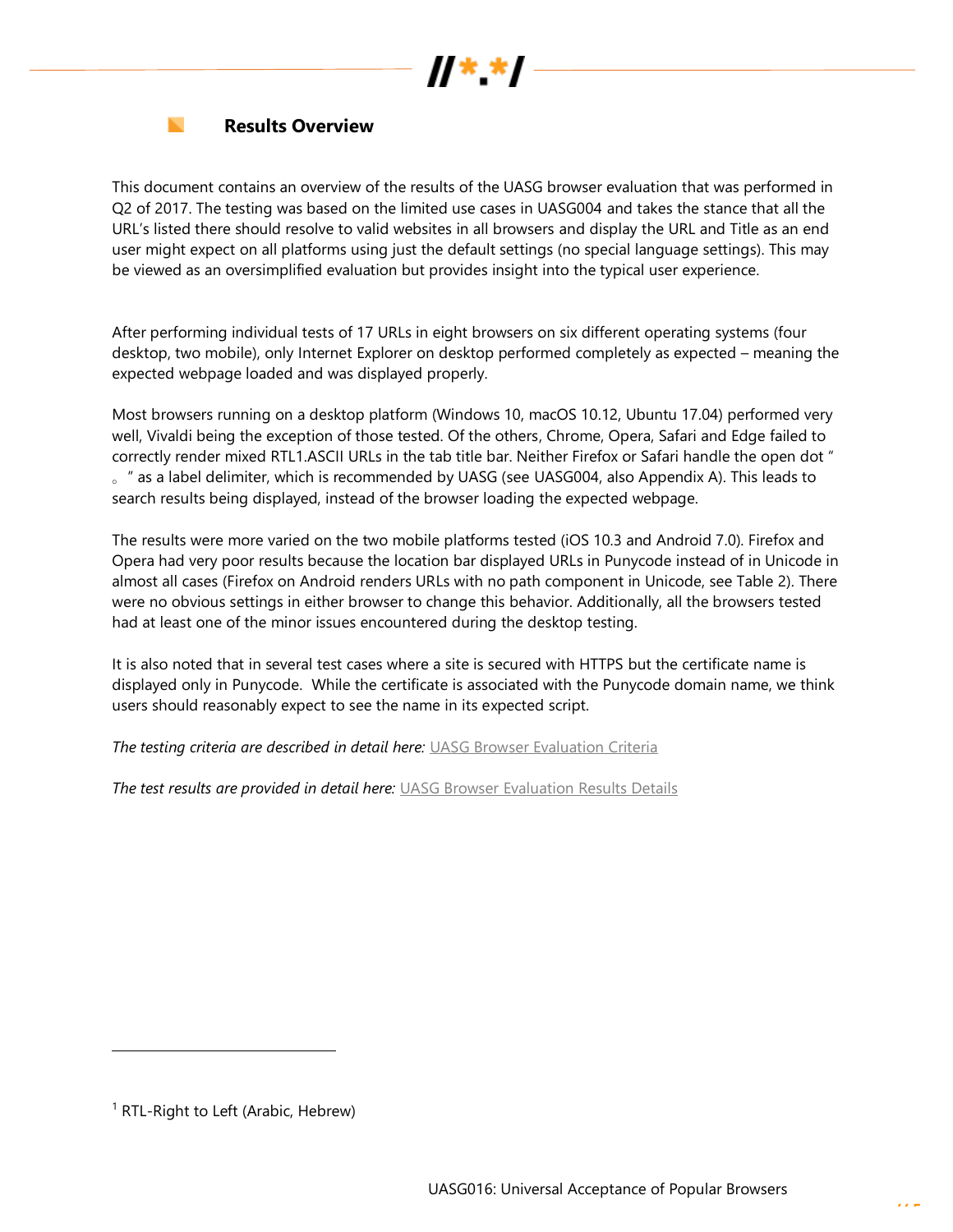

#### N **Specific Results**

<span id="page-5-0"></span>The following tables provide an overview of the URLs used in the evaluation and the results for browsers on desktop and mobile platforms. The URLs are taken from [UASG 0004](https://uasg.tech/wp-content/uploads/2017/05/UASG004-Use-Cases-for-UA-Readiness-Evaluation-2017-04-17.pdf) (the numeric identifiers here are used in the document for brevity).

#### <span id="page-5-1"></span>**Desktop platforms**

*Testing was performed on Windows 10, macOS 10.12 and Ubuntu 17.04, and no variations were found in the results for a particular browser when running on different desktop platforms, hence no platforms are shown in Table 1 below.*

#### **Table 1: Desktop platform results**

**Result key: Y - Passes all tests A - Fails to load the correct page B - Fails to display URL correctly in location bar C - Fails to display URL correctly in title bar Test ID Test Data Chrome Firefox Opera Safari Edge IE Vivaldi** 1 ua-test.link Y Y Y Y Y Y Y Y Y 2 ua-test.technology Y Y Y Y Y Y Y 3 普遍接受-测试.top Y Y Y Y Y Y Y Y A 4 ua-test.世界 Y Y Y Y <sub>Y</sub> <mark> <sub>B</sub></mark> 5 普遍接受-测试.世界 Y Y Y Y Y Y Y Y <mark>B</mark> 6 普遍接受-测试。世界 Y A Y A Y Y A 7 ua-test.xn--rhqv96g y Y Y Y Y Y Y Y <mark>y</mark> B 8 xn----f38am99bqvcd5liy1cxsg.top | Y | Y | Y | Y | Y | R 9 xn----f38am99bqvcd5liy1cxsg.xn- xii ibaanibbbqvcabiiyicxsg.xii y y y y y y y<br>rhqv96g y y y y y Y B 10 القبواللعالمي-اختبار.top C Y C C C Y B 11 شبكة.القبواللعالمي-اختبار Y Y Y Y Y Y B 12 ua-test.link/我的页面 Y Y Y Y Y Y Y Y 13 ua-test.technology/我的页面 Y Y Y Y Y Y Y Y Y 14 普遍接受-测试.top/我的页面 Y Y Y Y Y Y Y Y Y <mark>B</mark> 15 ua-test.世界/我的页面 Y Y Y Y Y Y Y Y 16 普遍接受-测试.世界/我的页面 Y Y Y Y <sub>Y</sub> <mark> B</mark> 17 普遍接受-测试。世界/我的页面 Y A Y <mark> A Y <sub>Y</sub> <sub>B</sub></mark>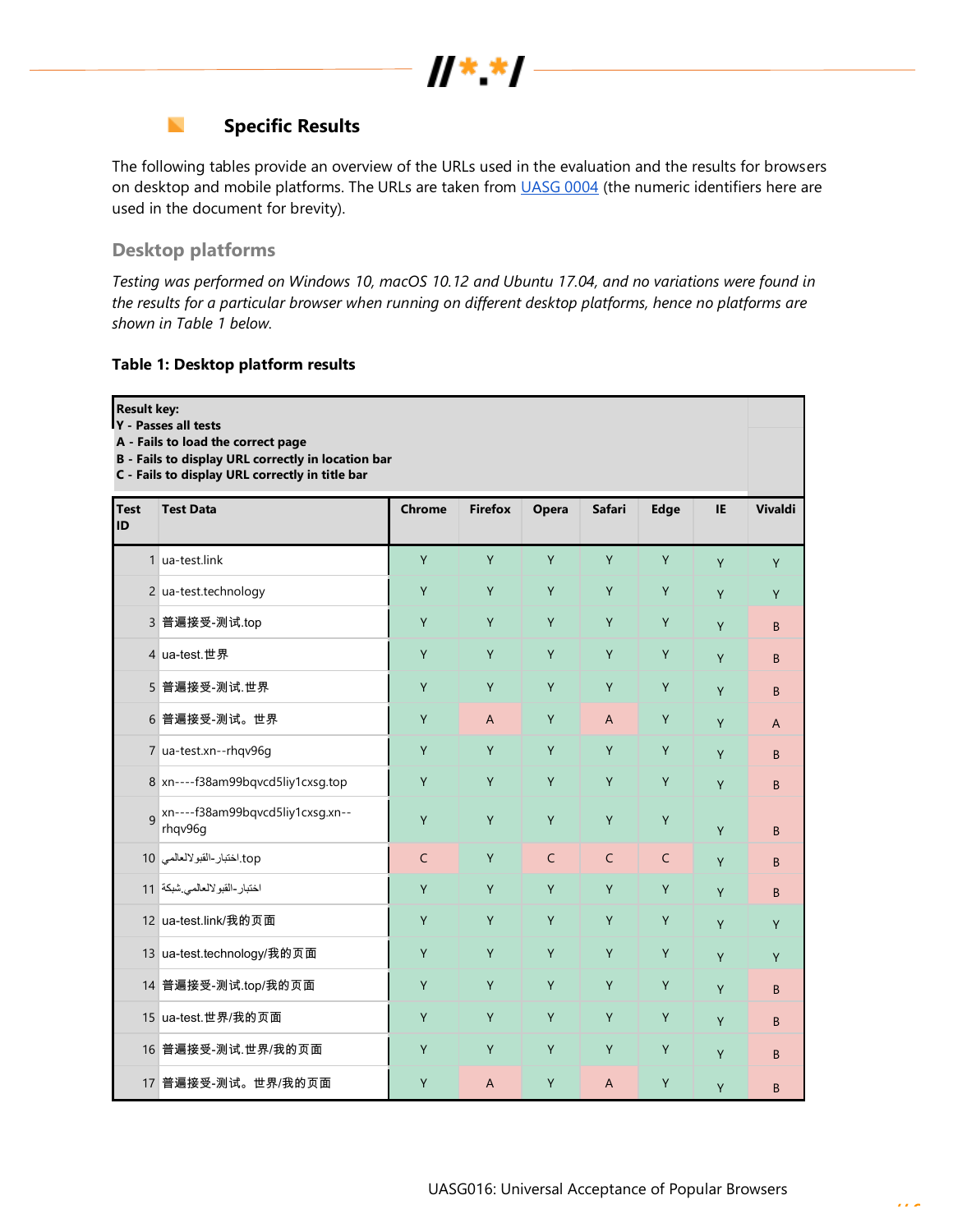

## <span id="page-6-0"></span>**Observations**

- On the desktop, Internet Explorer had the best results (passing all the test cases), meanwhile Vivaldi has the worst, displaying Punycode for all relevant test cases (with no obvious setting to change this). The remaining browsers had issues with only 1 or 2 test cases (typically those involving RTL labels (10, 11) and the Chinese 'open dot' character (6,17)).
- On the desktop, both Edge and Internet Explorer will (by design) display Punycode in the location bar if the relevant language packs are not installed. With the language pack installed they display Unicode correctly in all but one case (see below).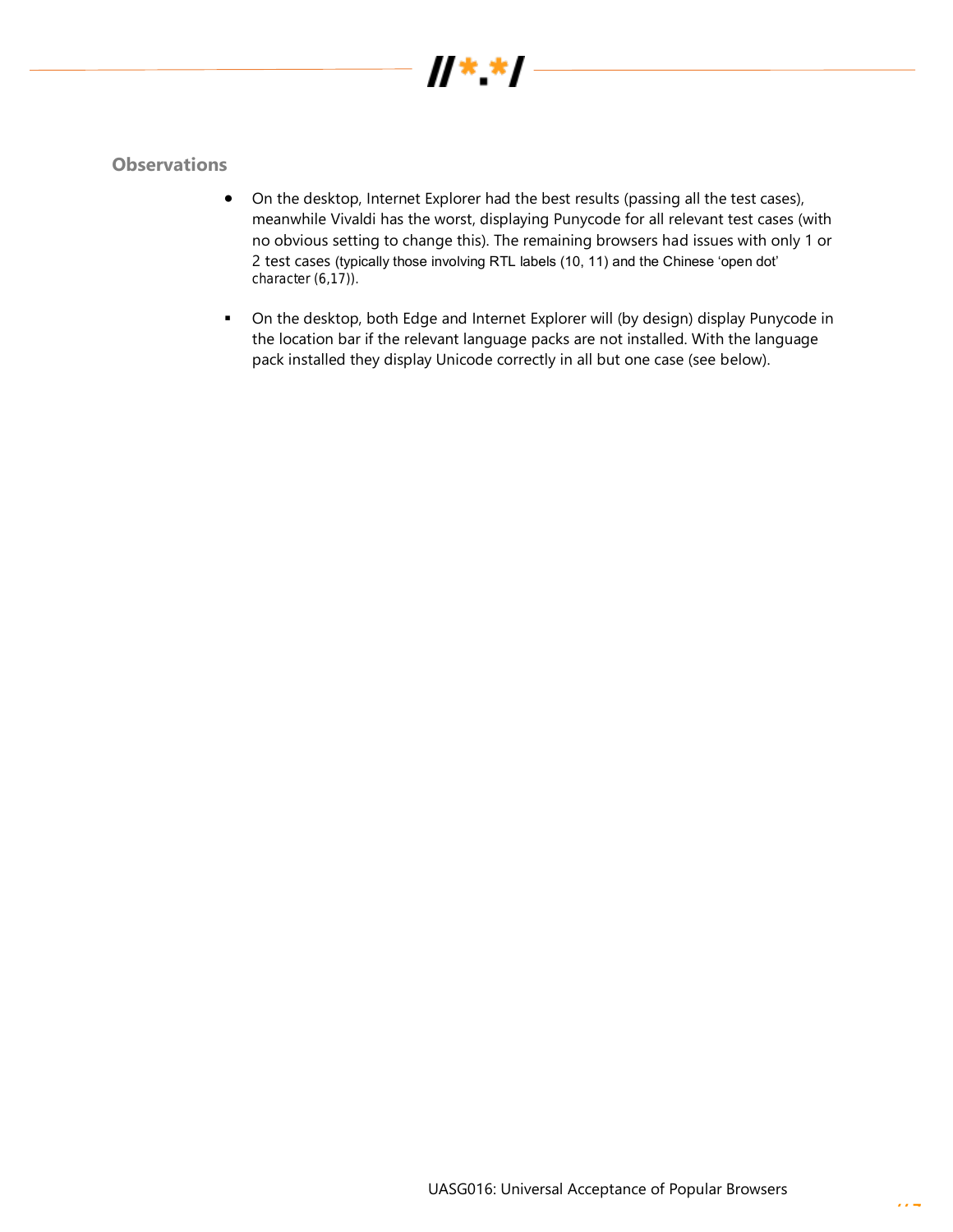

#### Mobile platforms

<span id="page-7-0"></span>*Testing was done on iOS 10.3 and Android 7.0* 

#### **Table 2: Mobile platform results**

#### **Result key:**

- **Y - Passes all tests**
- **A - Fails to load the correct page**
- **B - Fails to display URL correctly in location bar**
- **C - Fails to display URL correctly in title bar**
- **D,E - Other non-failing issues seen**

|                   |                                                    | <b>Chrome</b>  |              | <b>Firefox</b> |         | Opera          |         | <b>Safari</b> | <b>Samsung</b><br><b>Browser</b> |
|-------------------|----------------------------------------------------|----------------|--------------|----------------|---------|----------------|---------|---------------|----------------------------------|
| <b>Test</b><br>ID | <b>Test Data</b>                                   | <b>Android</b> | iOS          | <b>Android</b> | iOS     | <b>Android</b> | iOS     | iOS           | <b>Android</b>                   |
|                   | 1 ua-test.link                                     | Y              | Y            | Y              | Y       | Y              | Y       | Y             | Y                                |
|                   | 2 ua-test.technology                               | Y              | Y            | Y              | Y       | Y              | Y       | Y             | Y                                |
|                   | 3 普遍接受-测试.top                                      | Y              | Y            | Y              | B       | B              | B       | Y             | Y                                |
|                   | 4 ua-test.世界                                       | Y              | Y            | Y              | B       | B              | B       | Y             | Y                                |
|                   | 5 普遍接受-测试.世界                                       | Y              | Y            | Y              | B       | B              | B       | Y             | Y                                |
|                   | 6 普遍接受-测试。世界                                       | Y              | Y            | A              | A       | B              | A       | A             | Y                                |
|                   | 7 ua-test.xn--rhqv96g                              | Y              | Y            | Y              | B       | B              | B       | Y             | Υ                                |
| 8                 | $xn---$<br>f38am99bqvcd5liy1cxsg.top               | Y              | Y            | Y              | B       | $\overline{B}$ | B       | Y             | Y                                |
|                   | $xn---$<br>9 f38am99bqvcd5liy1cxsg.xn--<br>rhqv96g | Y              | Y            | Y              | B       | B              | B       | Y             | Y                                |
|                   | top.اختبار-القبولالعالمي 10                        | $\mathsf{C}$   | $\mathsf{C}$ | $\mathsf{C}$   | $B + C$ | $B + C$        | $B + C$ | C             | B                                |
|                   | اختبار-القبولالعالمي شبكة 11                       | Y              | Y            | Y              | $B + C$ | $B + C$        | $B + C$ | Y             | Y                                |
|                   | 12 ua-test.link/我的页面                               | Y              | Y            | B              | B       | Y              | $B + E$ | Υ             | E                                |
|                   | 13 ua-test.technology/我的页面                         | Y              | Y            | B              | B       | Y              | $B + E$ | Υ             | E                                |
|                   | 14 普遍接受-测试.top/我的页面                                | Y              | Y            | B              | B       | B              | $B + E$ | Υ             | E                                |
|                   | 15 ua-test.世界/我的页面                                 | Y              | Y            | B              | B       | B              | $B + E$ | Y             | E                                |
|                   | 16 普遍接受-测试 世界/我的页面                                 | Y              | Y            | B              | B       | B              | $B + E$ | Υ             | E.                               |
|                   | 17 普遍接受-测试。世界/我的页面                                 | Y              | Y            | $\overline{A}$ | A       | B              | A       | A             | E                                |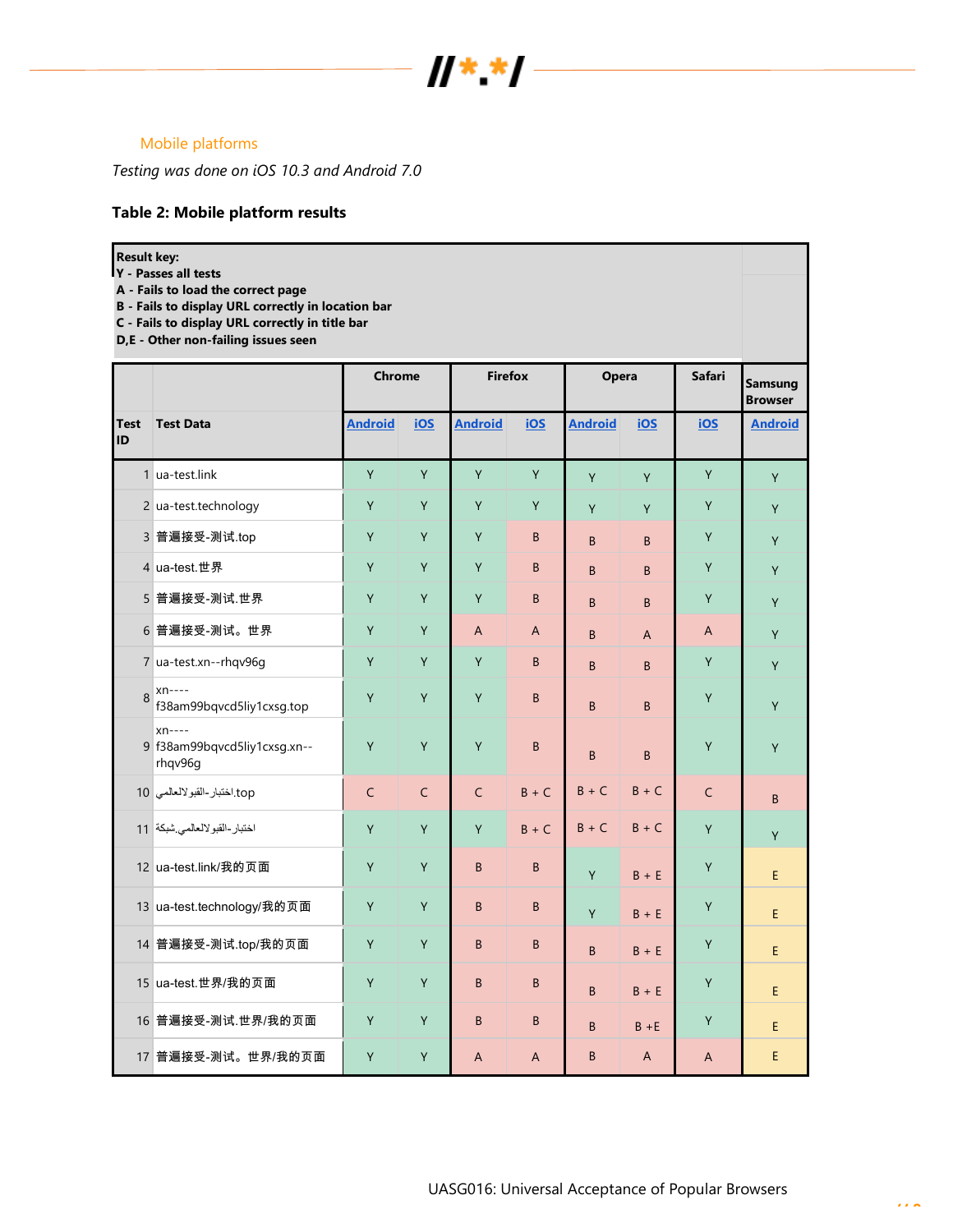

# <span id="page-8-0"></span>**Observations**

- The same browser showed significant variations when run on different mobile platforms (see later sections for details).
- On mobile platforms both Firefox and Opera display Punycode for Unicode URLs for many or all cases, with no obvious setting to change this.

**Browser Results**

<span id="page-8-1"></span>Where an issue is observed, the text describing the failure provides a link to a screenshot of the observed problem.

### <span id="page-8-2"></span>**Chrome**

N

#### <span id="page-8-3"></span>**Desktop and mobile platforms**

The only issue seen for Chrome was a failure to correctly display the mixed RTL.ASCII (URL 10) in the tab title bar: [The labels were displayed in the incorrect order.](https://drive.google.com/file/d/0Bz-xsxjtU5MtdWw2dm1rM2N3d2M/view)

**HTTPS Handling** 

<span id="page-8-4"></span>(Minor) When displaying a Unicode URL secured with HTTPS, [only the Punycode for the URL is visible](https://drive.google.com/file/d/0B5gNT4RRJ0xPSXRHVVpmbDlET3M/view) in the dialogue displayed when clicking on the 'Green lock' icon.

#### <span id="page-8-5"></span>**Firefox**

#### <span id="page-8-6"></span>Desktop platforms

The only issue seen for Firefox on desktop was Failure to treat the Chinese 'open dot' character as a label delimiter (URLs 6 and 17):

[A Google search was performed instead of correctly processing the URL.](https://drive.google.com/file/d/0Bz-xsxjtU5MtV0ZEbV9BNGRpdnM/view)

#### Mobile platforms

<span id="page-8-8"></span><span id="page-8-7"></span>Several issues were observed:

- **Android** 
	- **EXECT** Failure to treat the Chinese 'open dot' character as a label delimiter (URLs 6 and 17): [A Google search was performed instead of correctly processing the URL](https://drive.google.com/file/d/0B5gNT4RRJ0xPSXhtTFlOcEE4SzA/view)
	- A failure to correctly display the mixed RTL.ASCII (URL 10) in the tab title bar: [The labels were displayed in the incorrect order](https://drive.google.com/file/d/0B5gNT4RRJ0xPcFhzOHN2Rl9XY1E/view)
	- **.** If the location bar is touched to edit the URL whilst the page for any Unicode URL (URLs 3-19) is loaded the URL path is displayed as code points not Unicode: [Code points displayed in location bar](https://drive.google.com/file/d/0B5gNT4RRJ0xPN2FySF9lb0YySFk/view)
- <span id="page-8-9"></span>**iOS** 
	- Punycode was displayed for all Unicode URLs (URLs 3-19):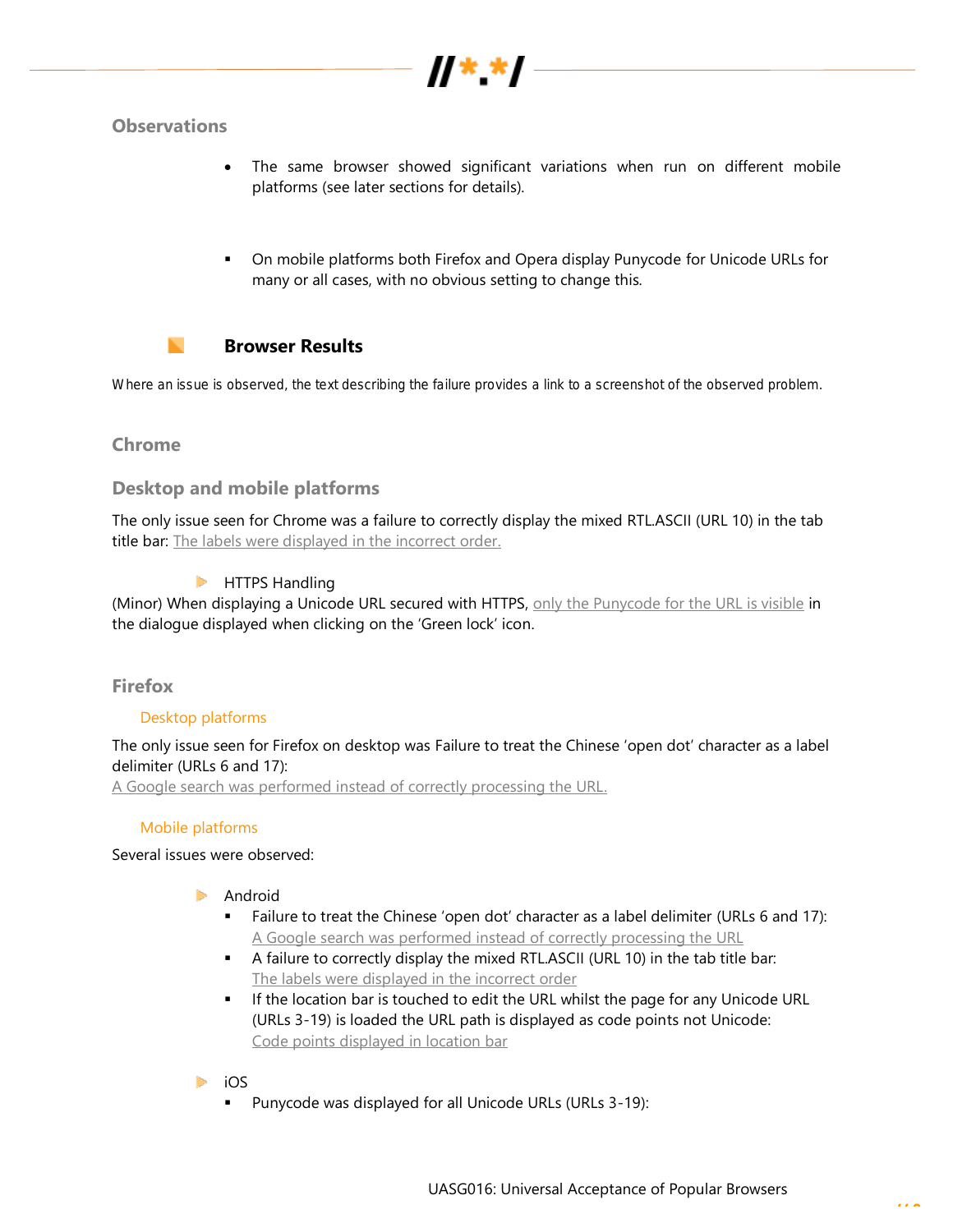

Example - Chinese Unicode [displayed as Punycode](https://drive.google.com/file/d/0B5gNT4RRJ0xPVUtXaGN1d2pFRlE/view)

- **EXECT** Failure to treat the Chinese 'open dot' character as a label delimiter (URLs 6 and 17):
- [A Google search was performed instead of correctly processing the URL](https://drive.google.com/file/d/0B5gNT4RRJ0xPc1RfZEdNYzlKU0k/view)
- A failure to correctly display the mixed RTL.ASCII (URL 10) in the tab title bar:
- [The labels were displayed in the incorrect order](https://drive.google.com/file/d/0B5gNT4RRJ0xPeURqWGFkVU55XzA/view)

#### <span id="page-9-1"></span><span id="page-9-0"></span>**Opera**

#### Desktop platforms

The only issue seen for Opera was a failure to correctly display the mixed RTL.ASCII (URL 10) in the tab title bar:

<span id="page-9-2"></span>[The labels were displayed in the incorrect order](https://drive.google.com/file/d/0Bz-xsxjtU5MtdWw2dm1rM2N3d2M/view)

#### Mobile platforms

#### <span id="page-9-3"></span>Several issues were observed:

- **Android** 
	- Punycode was displayed for all Unicode URLs (URLs 3-19): Example - Chinese Unicode [displayed as Punycode](https://drive.google.com/file/d/0B5gNT4RRJ0xPWXB3YnJadmpYTGM/view)
	- A failure to correctly display the mixed RTL.ASCII (URL 10) in the tab title bar: [The labels were displayed in the incorrect order](https://drive.google.com/file/d/0B5gNT4RRJ0xPQkRuTUdKdThLT2c/view)
- <span id="page-9-4"></span> $\blacktriangleright$  iOS
	- Punycode was displayed for all Unicode URLs (URLs 3-19): Example - Chinese Unicode [displayed as Punycode](https://drive.google.com/file/d/0B5gNT4RRJ0xPTl94WV9GX0w0c2s/view)
	- Failure to treat the Chinese 'open dot' character as a label delimiter (URLs 6 and17): [A Google search was performed instead of correctly processing the URL](https://drive.google.com/open?id=0B5gNT4RRJ0xPcjZuRUNkXzFsMFU)
	- A failure to correctly display the mixed RTL.ASCII (URL 10) in the tab title bar: [The labels were displayed in the incorrect order](https://drive.google.com/open?id=0B5gNT4RRJ0xPTGNFdUdTM3JNWUE)
	- **.** If the location bar is touched to edit the URL whilst the page for any Unicode URL (URLs 3-19) is loaded the URL path is displayed as code points not Unicode: [Code points displayed in location bar](https://drive.google.com/open?id=0B5gNT4RRJ0xPWGVLMXFMOU15RWM)
- **HTTPS Handling**

<span id="page-9-5"></span>(Minor) When displaying a Unicode URL secured with HTTPS, [only the Punycode for the URL is visible](https://drive.google.com/file/d/0B5gNT4RRJ0xPSXRHVVpmbDlET3M/view) in the dialogue displayed when clicking on the 'Green lock' icon.

#### <span id="page-9-7"></span><span id="page-9-6"></span>**Safari**

#### Desktop and mobile platforms

- Failure to treat the Chinese 'open dot' character as a label delimiter (URLs 6 and 17): [A Google search was performed instead of correctly](https://drive.google.com/open?id=0Bz-xsxjtU5MtZ2dRWTBpY2VpQXM) processing the URL
- A failure to correctly display the mixed RTL.ASCII (URL 10) in the tab title bar: [The labels were displayed in the incorrect order](https://drive.google.com/file/d/0Bz-xsxjtU5MtVlNkUmh5Sk45Ym8/view)
- <span id="page-9-8"></span>**HTTPS Handling**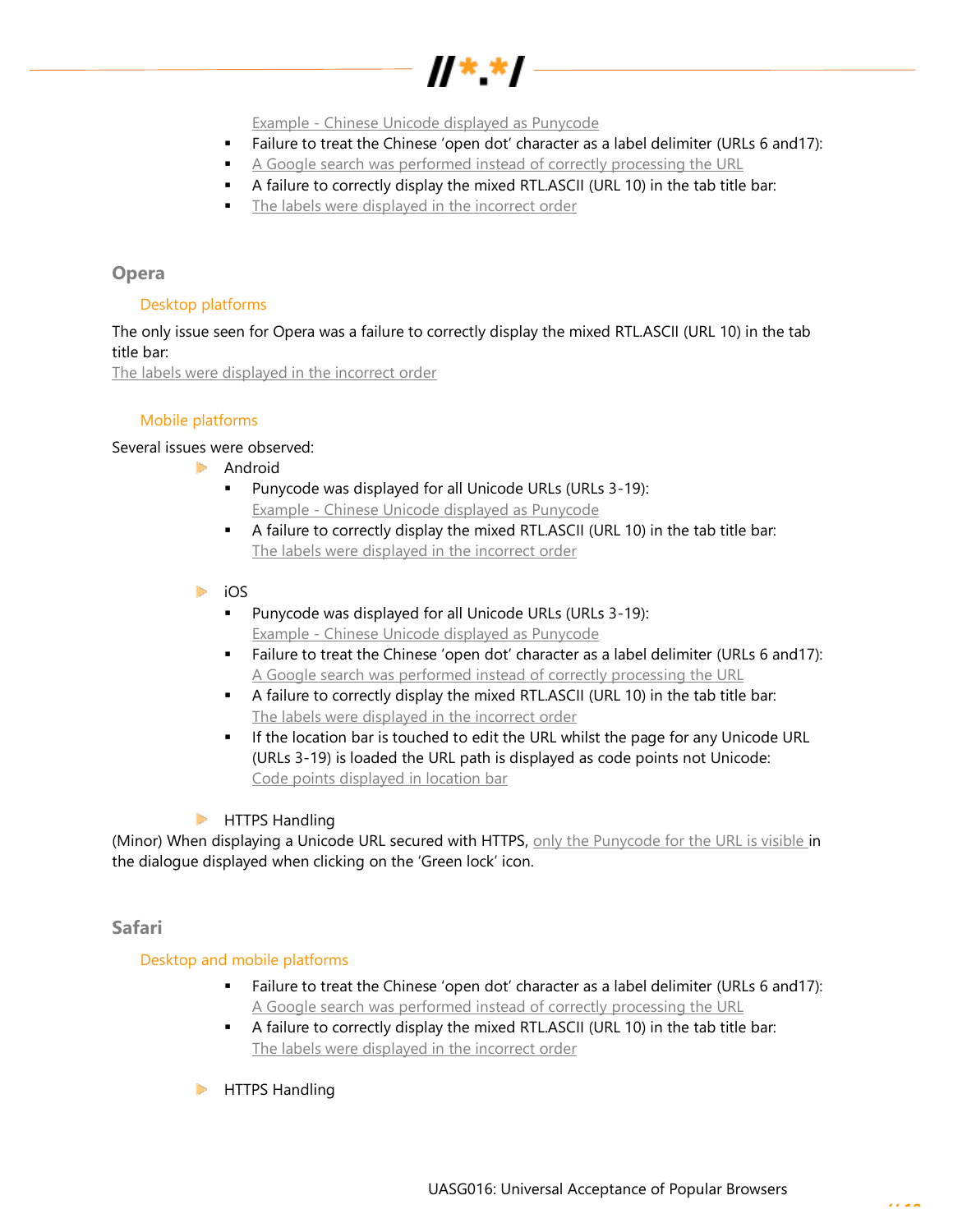

(Minor) Desktop only: When displaying a Unicode URL secured with HTTPS only the Punycode for the URL [is visible](https://drive.google.com/open?id=0B5gNT4RRJ0xPdkxKelo5OVNzekk) in the dialogue displayed when clicking on the 'Green lock' icon.

### <span id="page-10-0"></span>**Edge**

<span id="page-10-1"></span>These results assume the relevant language packs are installed correctly. Desktop platform only

> **•** The only issue seen for Edge was a failure to correctly display the mixed RTL.ASCII (URL 10) in the tab title bar: [The labels were displayed in the incorrect order](https://drive.google.com/open?id=0Bz-xsxjtU5MtdVJ6YVd2YTYybEk)

<span id="page-10-2"></span>**Internet Explorer**

<span id="page-10-3"></span>These results assume the relevant language packs are installed correctly.

**Desktop platform only**

No issues were seen.

#### <span id="page-10-4"></span>**Samsung Browser**

#### <span id="page-10-5"></span>Native Android browser for a Samsung phone

Mobile platform only

- Failure to correctly display the mixed RTL.ASCII (URL 10) in the tab title bar: [The labels were displayed in the incorrect order](https://drive.google.com/open?id=0B5gNT4RRJ0xPRkY5dVJEcG5zRk0)
- **.** If the location bar is touched to edit the URL whilst the page for any Unicode URL (URLs 3-19) is loaded, the URL path is displayed as code points, not Unicode: [Code points displayed in location bar](https://drive.google.com/open?id=0B5gNT4RRJ0xPVDBXeW5jbE1kSFU)

#### <span id="page-10-7"></span><span id="page-10-6"></span>**Vivaldi**

#### Desktop platform only

- Punycode was displayed for all Unicode URLs (URLs 3-19): Example - Chinese Unicode [displayed as Punycode](https://drive.google.com/open?id=0B5gNT4RRJ0xPbGI1ZmI1RFVrbHM)
- Failure to treat the Chinese 'open dot' character as a label delimiter (URLs 6 and 17): [A Google search was performed instead of correctly processing the URL](https://drive.google.com/open?id=0B5gNT4RRJ0xPdl8zSkpha0tNX28)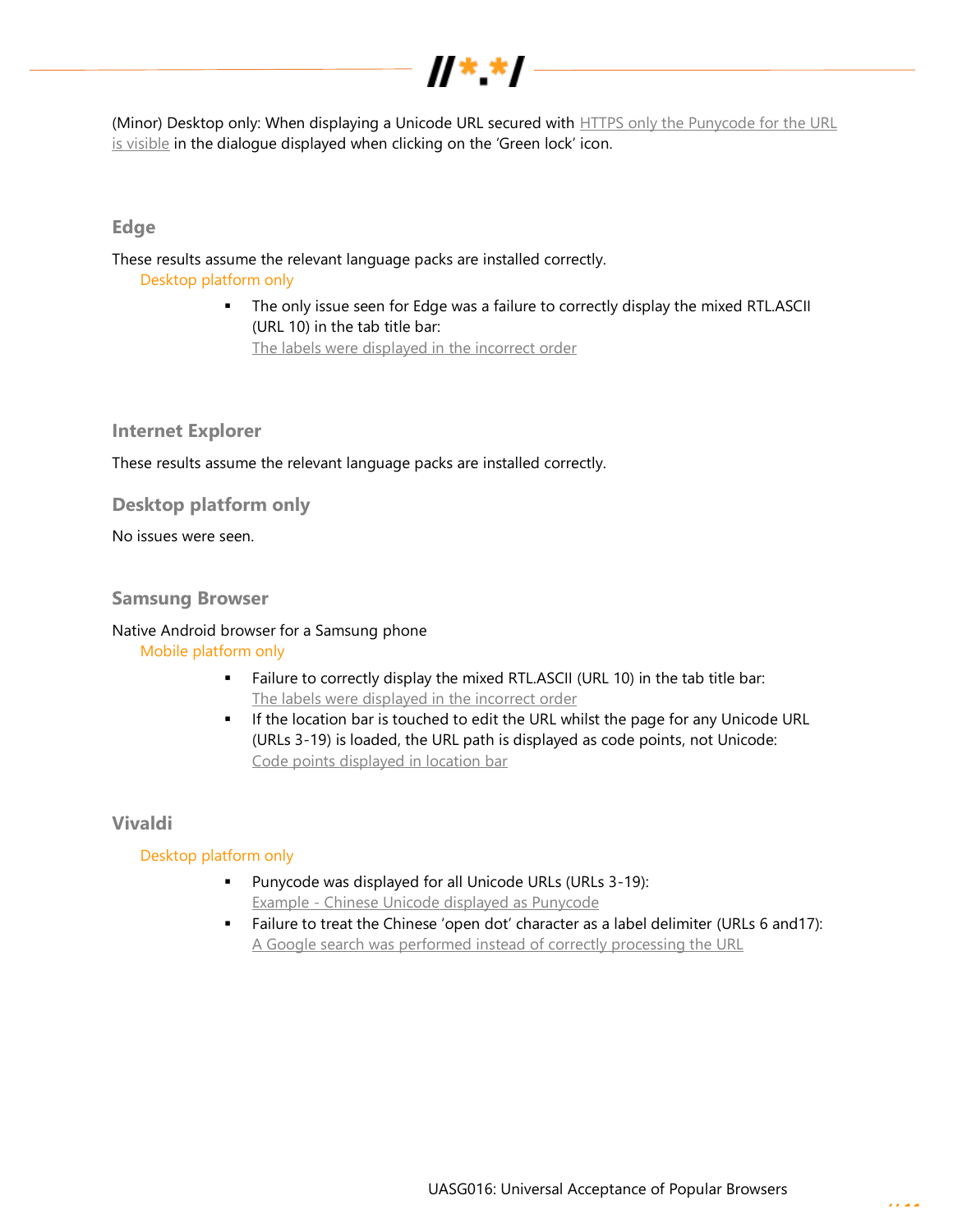

#### N **Conclusion**

As the results indicated, all browsers – except for Internet Explorer on desktop – showed certain issues resolving searches and displaying results properly. The findings indicate that while browser developers are making progress toward becoming UA-ready, there is still more work to do.

The UASG is sharing the results of this report with the companies measured, so that they can gauge their UA-readiness and connect with resources that can assist them in updating their systems.

Organizations or individuals that would like to learn more about Universal Acceptance or the UASG can find more information at [uasg.tech.](https://uasg.tech/)

<https://drive.google.com/open?id=0B5gNT4RRJ0xPdl8zSkpha0tNX28>